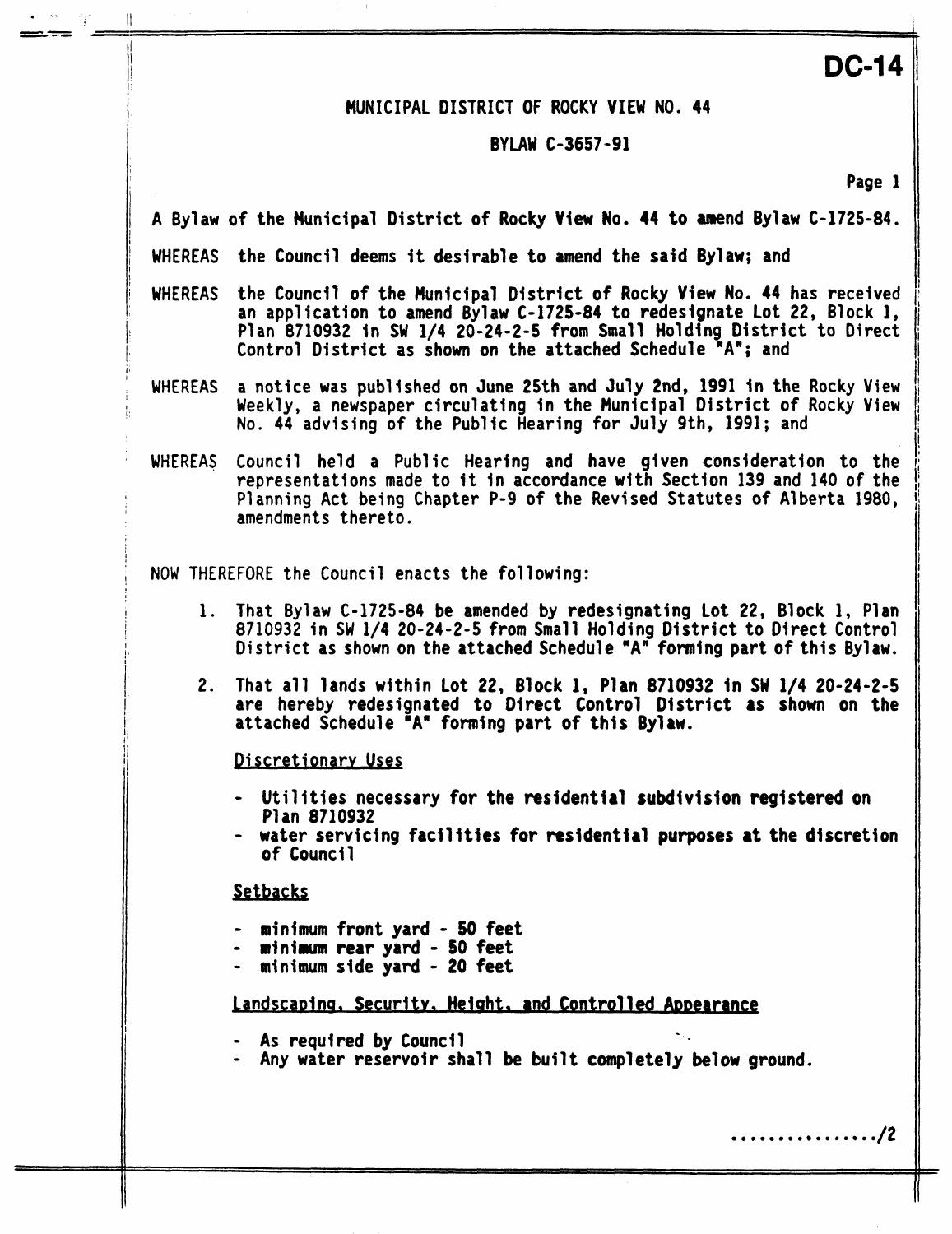### i; // MUNICIPAL **DISTRICT OF ROCKY VIEW NO. 44**

### **BYLAW C-3657-91** <sup>11</sup>**,"I** ,

Page 2

**Page 2**<br> **Page 2**<br> **Page 2**<br> **Page 2** 

I/ **I** 

ri

I!

**3. The Bylaw comes into effect upon the date of its third reading.** 

**File: 4620078** 'I

First reading passed in open Council, assembled in the City of Calgary, in the **Province of Alberta, this 28th day of May, 1991, on a motion by Councillor Hall. I(** 

**Second reading passed in** open Council, **assembled in the City of Calgary, in the** , **Province** of **Alberta, this 23rd day of July 1991, on a motion by Councillor Wilkinson.** <sup>I</sup>

**Province**  of **Alberta, this 23rd day of July 1991, on a motion by Councillor Vincent.** !: **Third reading passed in open Council, assembled in the City of Calgary, in the** <sup>4</sup>

*9* 

Chmart,